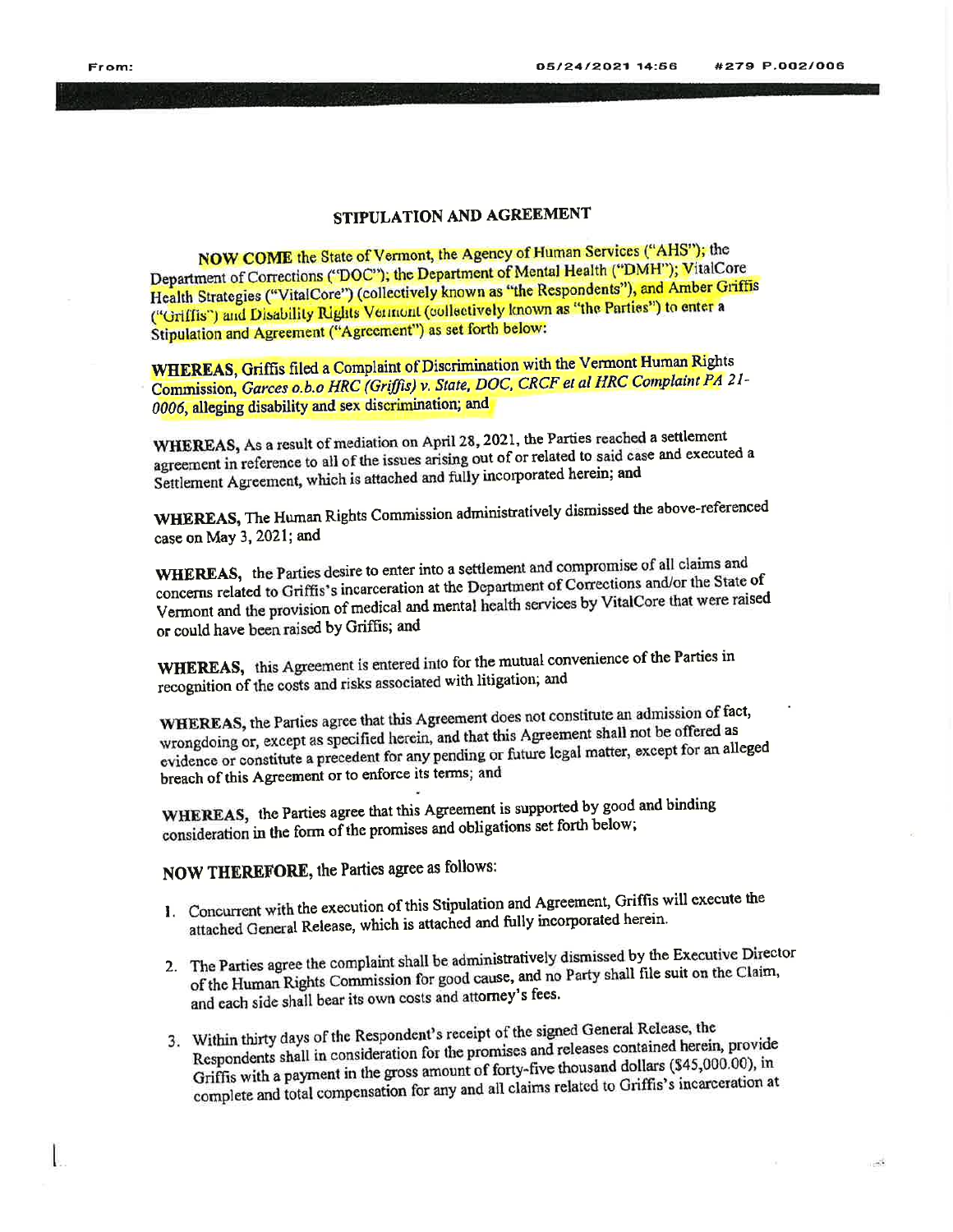Amber R. Griffis Stipulation and Agreement and General Release Page 2 of 5

the Department of Corrections and/or the State of Vermont and the provision of medical and mental health services including, but not limited to, those giving rise to, the above referenced Complaint of Discrimination. Respondents' payments shall be in the form of checks payable to the Lawyers Trust Account of Disability Rights Vermont and paid by the Respondents separately as follows: forty thousand dollars (\$40,000.00) from the State and five thousand dollars (\$5,000.00) from VitalCore.

- 4. The DOC will continue to provide comprehensive assessment, evaluation, treatment and prevention of placement in segregation and DOC will monitor and consult with DMH when placement in segregation for detainees and/or inmates designated seriously functionally impaired are in this placement longer than three (3) business days to prioritize transitioning the individual to another placement while maintaining safety and medically necessary care; if possible. Such services will be provided in a dedicated section of each facility and offer stabilization and programming as indicated for those who are psychotic, clinically unstable (including acutely suicidal or at imminent risk of serious self-harm) or waiting for community-based psychiatric hospital assessment and/or placement. DOC will develop an individualized treatment plan for detainees and inmates with serious functional impairment inappropriately placed in segregation that will decrease clinically significant symptoms, increase safety and wellbeing, and improve activities of daily living. DOC will provide documentation of the implemented practice within 90 days of the agreement.
- 5. This Agreement sets forth all the terms of the Parties' understanding and there are no other promises or obligations other than what is specifically stated herein. All prior agreements, representations, statements and understandings regarding this matter shall have no effect.
- 6. Griffis acknowledges and agrees that she is not entitled to, nor shall she receive, any other form of benefit, compensation, or relief other than that which is expressly stated herein.
- 7. This Agreement resolves any and all legal issues and disputes between the Parties.
- 8. The Parties freely and voluntarily agree to all terms of this Agreement. Griffis certifies she understands all the terms contained in this Agreement, that her decision to sign this Agreement is voluntary, and that it has been made knowingly, without coercion or undue influence, that she is not under any conservatorship or guardianship, and agrees to the terms after having had the opportunity to consult with her representative and/or legal counsel and having had the terms explained to her by her representative and/or legal counsel to the extent necessary.
- 9. This Agreement may not be amended or modified except by written instrument executed by all of the Parties.
- 10. This Agreement may be executed in counterparts, which together shall constitute one agreement. This Agreement is fully enforceable with signatures provided by facsimile transmission, or transmission by electronic mail.

# Signatures on following page.

From: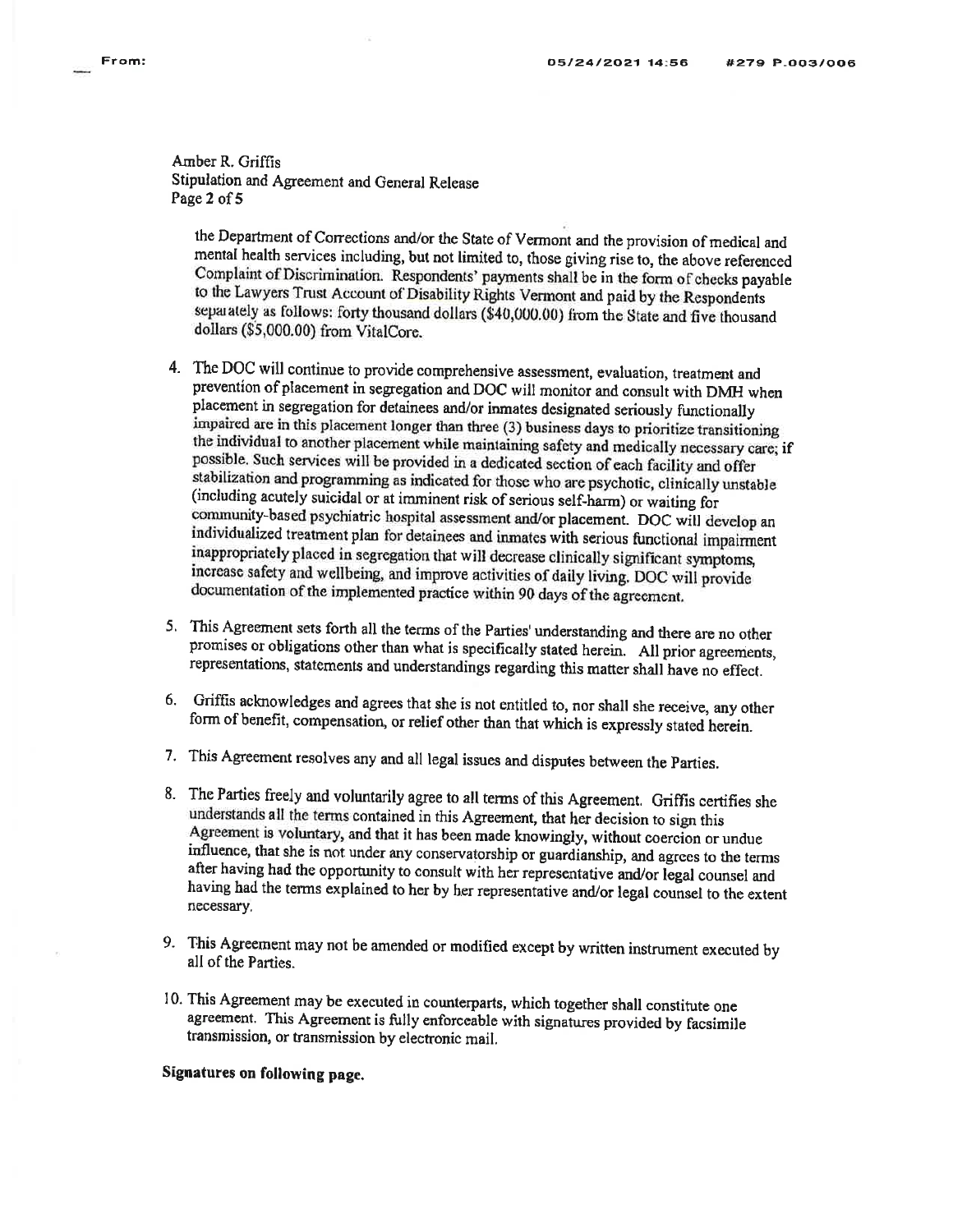Amber R. Griffis Stipulation and Agreement and General Release Page 3 of 5

## **Signatures**

### For the State of Vermont:

For the Complainant:

E-SIGNED by Julie Roth<br>on 2021-05-25 06:20:59 EDT

Julie Roth **Risk Management**  Date

Amber Griffis

 $5|23|2|$ Date

Complainant

E-SIGNED by William Reynolds<br>on 2021-05-24 21:28:40 EDT

William B. Reynolds Date **Assistant Attorney General** 

/s/Zachary Hozid  $5/11/21$ Zachary Hozid, Esq. Date Disability Rights Vermont Attorney for DRVT and Amber Griffis

## **For VitalCore Health Strategies**

E-SIGNED by Pamela Eaton<br>on 2021-05-25 08:36:25 EDT

Pamela Eaton, Esq. Date **Counsel for VitalCore** 

General Release on following page.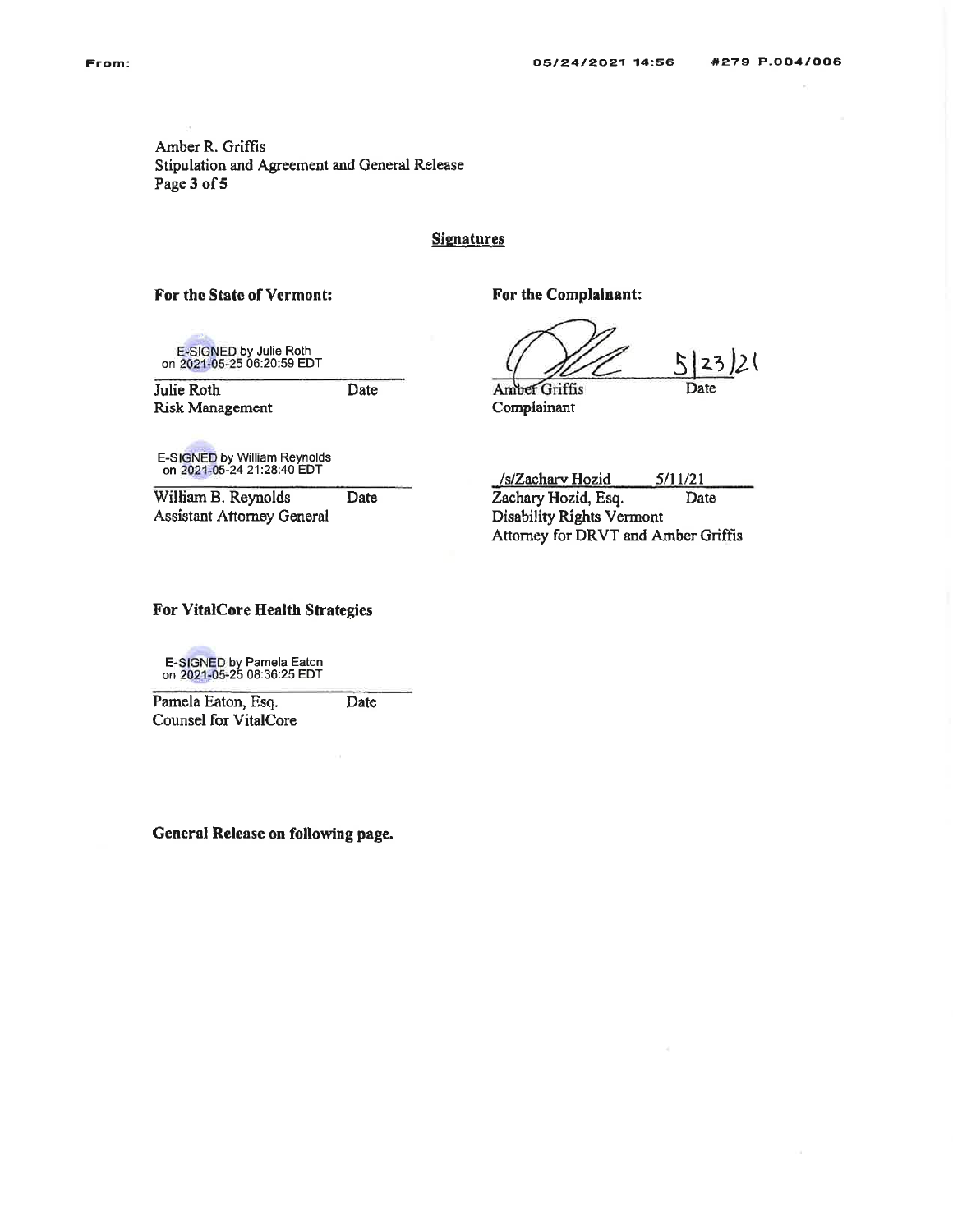i.

:'

..j!r\$

Amber R. Griffis Stipulation and Agreement and General Release Page 4 of 5

### **GENERAL RELEASE**

Amber R. Griffis (DOB 12/12/1985) ("Releasor"), for and in consideration of the sum of Forty-five thousand Dollars (\$45,000.00), lawful money of the United States, paid by the STATE OF VERMONT and VitalCore Health Strategies ("VitalCore") as "Releasees," the receipt and sufficiency of which is hereby acknowledged, and in consideration of the agreement by the STATE OF VERMONT and VitalCore to comply with the terms of the Settlement Agreement executed by the parties, does hereby remise, release and forever discharge, and by thesc presents does for her children, heirs, executors, administrators, successors and assigns remise, release and forever discharge the STATE OF VERMONT, the VERMONT AGENCY OF HUMAN SERVICES ("AHS") and any and all of its departments, including but not limited to the VERMONT DEPARTMENT OF CORRECTIONS ("DOC") and the VERMONT DEPARTMENT OF MENTAL HEALTH (\*DMH"), and VitalCore Health Strategies ("VitalCore"), and their current and former employees, past, present and future owners, parent companies, subsidiaries, affiliated entities, agents, contractors, adjusters, aftomeys, representatives, members, heirs, executors, administrators, successors and assigns, of and from any and all manner of action and actions, cause and causes of action, suits, debts, damages, judgments, executions, claims and demands whatsoever, in law or in equity, which Releasor ever had, now have, or which their children, heirs, executors, administrators, successors and assigns hereafter can, shall, or may have against the STATE OF VERMONT, the AGENCY OF HUMAN SERVICES, the VERMONT DEPARTMENT OF CORRECTIONS, the CHITTENDEN REGIONAL CORRECTIONAL FACILITY, the VERMONT DEPARTMENT OF MENTAL HEALTH, VITALCORE, and their employees, past, present and futrue owners, parent companies, subsidiaries, affrliated entities, officers, directors, agents, contactors, adjusters. attorneys, representatives, members, heirs, executors, administrators, successors and assigns, upon, or by reason of any matter, cause, or thing whatsoever, from the beginning of the world to the day of the date of this Release and particularly including, but without in any manner limiting the foregoing, on account of any claim that was or could have been asserted in the following case: Garces o.b.o. HRC (Griffis) v. State, AHS, DOC, CRCF, DMH, Centurion of Vermont LLC, and Yitalcore Health Strategies, HRC Complaint No. PA2l-0006 ("Charge').

It is not the purpose of this settlement agreement to shift responsibility of medical care in this matter to the Medicare system, Instead, this settlement is intended to resolve a dispute between the parties. In order to ensure compliance with Medicare and applicable federal regulations, the Releasor acknowledges that she or her attorneys have, to the extent required by law, reported this claim to the Centers for Medicare and Medicaid Services (CMS). The Releasor acknowledges that Medicare will be reimbursed out of these settlement proceeds for any and all payments made in the past.

Releasor further acknowledges, warrants, and agrees to satisfy all liens, reimbursement rights, subrogation interests or claims, including any automatic lierrs or obligations created by federal andy'or state law, of medical assistance, Medicare, Medicaid, child support, income tax, and of any doctor, hospital, insurance carrier, non-profit hospital and medical service organization, state or govemmental agency, attorney or any other person, frm or corporation, which have been made or may be made in the firture against the payments described in this GENERAL RELEASE; and the Releasor further agrees to hold harmless, and to defend and indemnify the